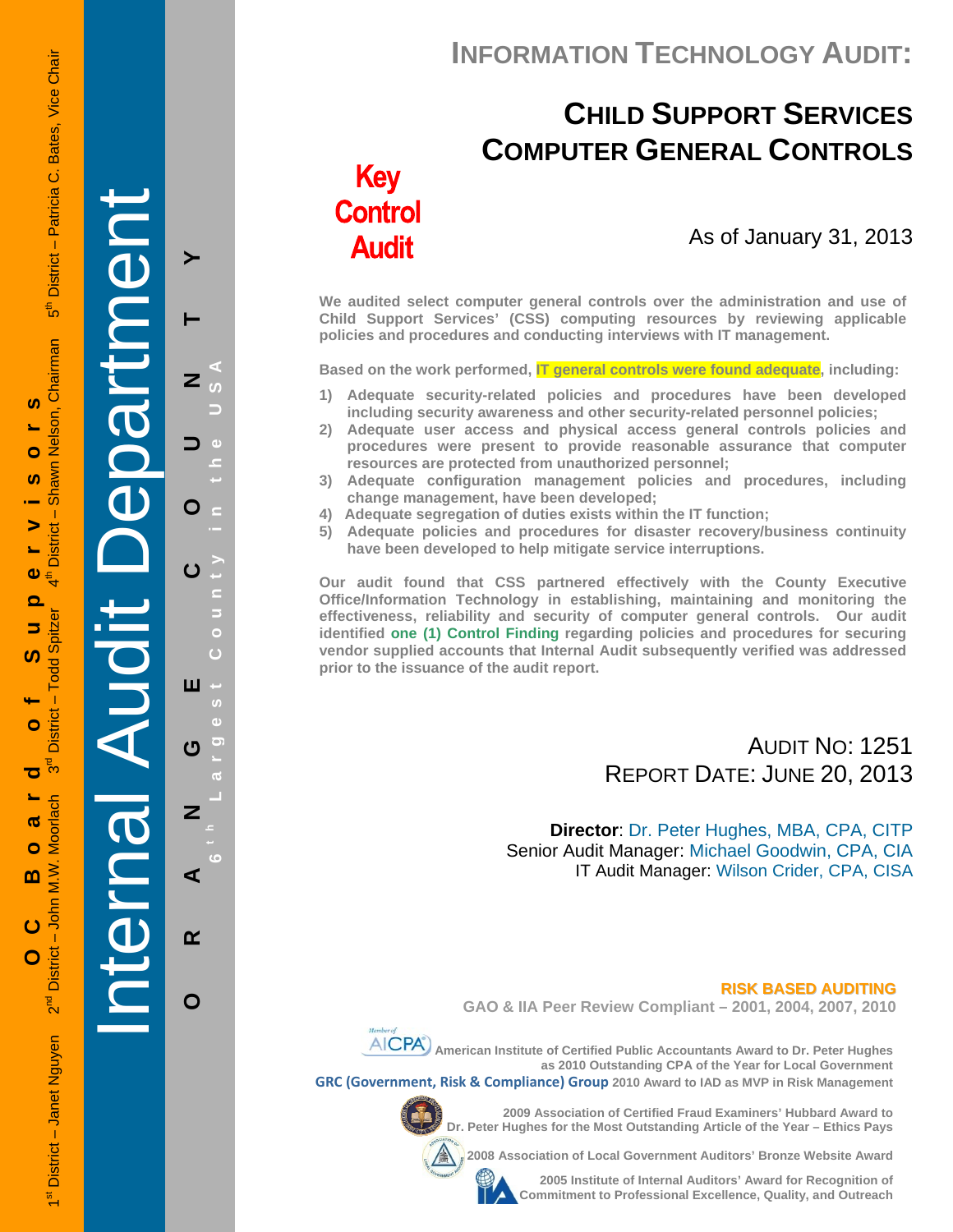# Internal Audit Department

#### GAO & IIA Peer Review Compliant - 2001, 2004, 2007, 2010

**Providing Facts and Perspectives Countywide** 

#### **RISK BASED AUDITING**

| <b>Dr. Peter Hughes</b> | Ph.D., MBA, CPA, CCEP, CITP, CIA, CFE, CFF, CGMA     |
|-------------------------|------------------------------------------------------|
| Director                | Certified Compliance & Ethics Professional (CCEP)    |
|                         | Certified Information Technology Professional (CITP) |
|                         | Certified Internal Auditor (CIA)                     |
|                         | Certified Fraud Examiner (CFE)                       |
|                         | Certified in Financial Forensics (CFF)               |
|                         | Chartered Global Management Accountant (CGMA)        |
| E-mail:                 | peter.hughes@iad.ocgov.com                           |

**Michael Goodwin** CPA, CIA Senior Audit Manager

**Alan Marcum** MBA, CPA, CIA, CFE Senior Audit Manager

#### **Hall of Finance & Records**

12 Civic Center Plaza, Room 232 Santa Ana, CA 92701

Phone: (714) 834-5475

Fax: (714) 834-2880

To access and view audit reports or obtain additional information about the OC Internal Audit Department, visit our website: www.ocgov.com/audit



**OC Fraud Hotline (714) 834-3608**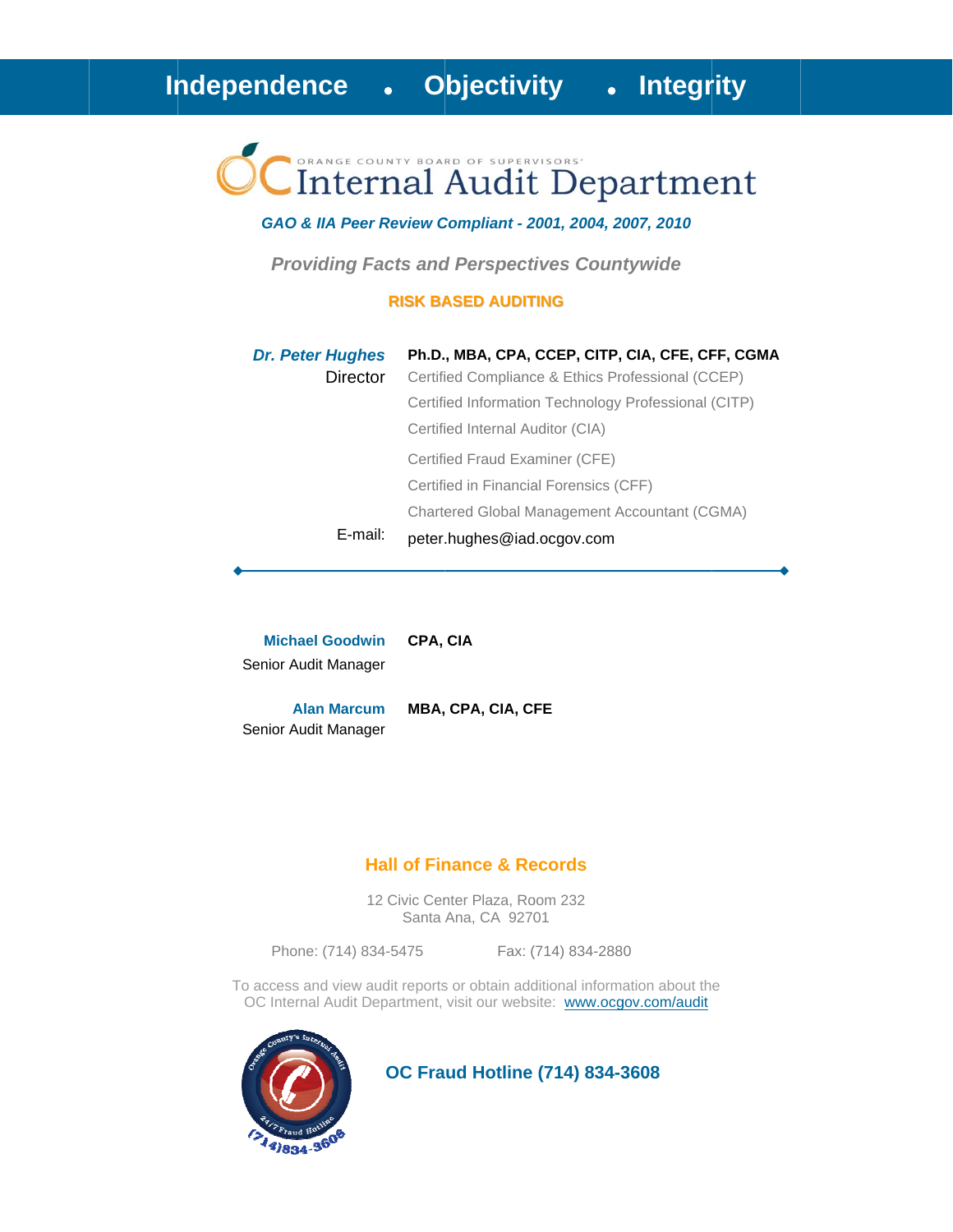# **Letter from Dr. Peter Hughes, CPA**





### **Transmittal Letter**

- **Audit No. 1251 June 20, 20 013** 
	- **TO:** Winnie Hewett, Interim Director Child Support Services
	- FROM: Dr. Peter Hughes, CPA, Director Internal Audit Department
	- **SUBJECT:** Information Technology Audit: Child Support Services Computer General Controls

We have completed an Information Technology Audit of Child Support Services - Computer General Controls as of January 31, 2013. We performed this audit in accordance with our *FY 2012-13 Audit Plan* and Risk Assessment approved by the Audit Oversight Committee and the Board of Supervisors. Our final report is attached for your review.

Please note we have a structured and rigorous Follow-Up Audit process in response to recommendations and suggestions made by the Audit Oversight Committee (AOC) and the Board of Supervisors (BOS). Our first Follow-Up Audit will begin at six months from the official release of the report. A copy of all our Follow-Up Audit reports is provided to the BOS as well as to all those individuals indicated on our standard routing distribution list.

The AOC and BOS expect that audit recommendations will typically be implemented within six months and often sooner for significant and higher risk issues. Our second Follow-Up Audit will begin at six months from the release of the first Follow-Up Audit report, by which time all audit recommendations are expected to be addressed and implemented. At the request of the AOC, we are to bring to their attention any audit recommendations we find still not implemented or mitigated after the second Follow-Up Audit. The AOC requests that such open issues appear on the agenda at their next scheduled meeting for discussion.

Each month I submit an **Audit Status Report** to the BOS where I detail any critical and significant audit findings released in reports during the prior month and the implementation status of audit recommendations as disclosed by our Follow-Up Audits. Accordingly, the results of this audit will be included in a future status report to the BOS.

As always, the Internal Audit Department is available to partner with your staff so that they can successfully implement or mitigate difficult audit recommendations. Please feel free to call me should you wish to discuss any aspect of our audit report. Additionally, we will request your department complete a **Customer Survey** of Audit Services. You will receive the survey shortly after the distribution of our final report.

#### **ATTACHM MENTS**

Other recipients of this report are listed on the OC Internal Auditor's Report on page 5.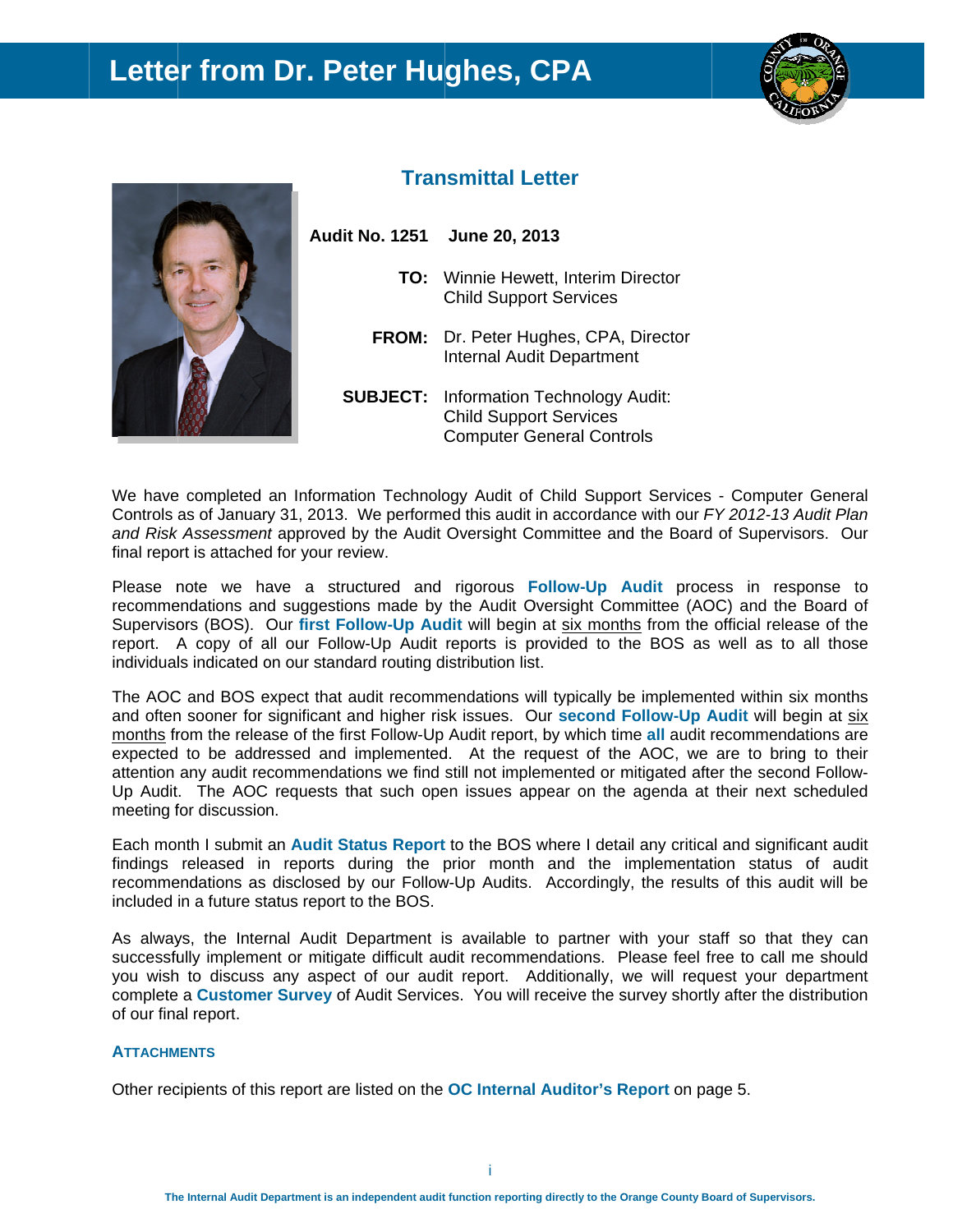# **Table of Contents**



**Information Technology Audit:<br>Child Support Services<br>Computer General Controls** Audit No. 1251

As of January 31, 2013

| <b>Transmittal Letter</b>                                                                                     |              |
|---------------------------------------------------------------------------------------------------------------|--------------|
| <b>OC Internal Auditor's Report</b>                                                                           |              |
| <b>OBJECTIVES</b>                                                                                             | 1            |
| <b>RESULTS</b>                                                                                                | 1            |
| <b>BACKGROUND</b>                                                                                             | $\mathbf{2}$ |
| <b>SCOPE AND METHODOLOGY</b>                                                                                  | 4            |
| <b>SCOPE EXCLUSIONS</b>                                                                                       | 4            |
| <b>Detailed Results, Findings, Recommendations and Management Responses</b>                                   |              |
| Finding No. 1 – Need to Create Policy and Procedures for Vendor Supplied<br><b>Accounts (Control Finding)</b> | 7            |
| <b>ATTACHMENT A: Report Item Classifications</b>                                                              | 11           |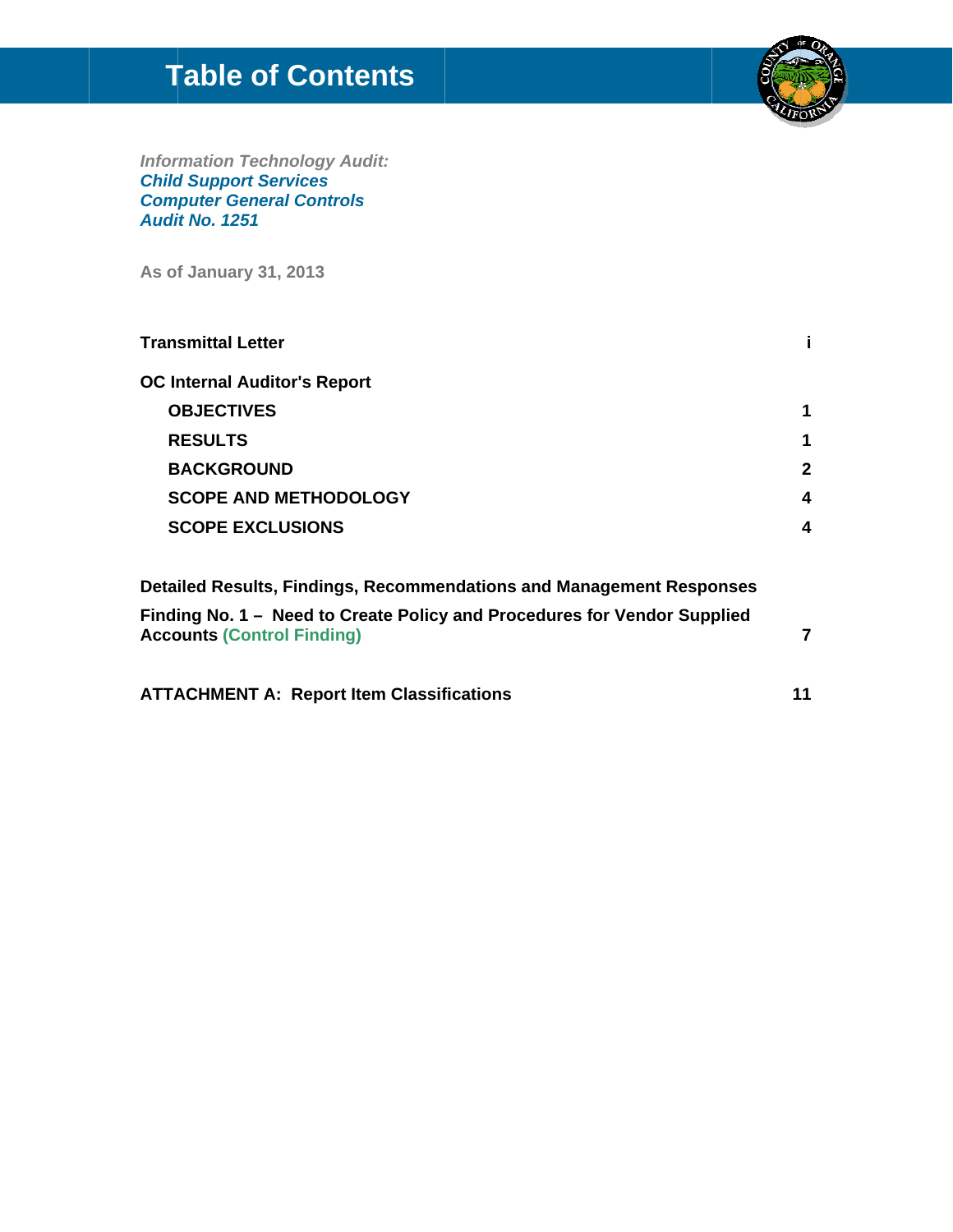#### **Audit No. 1251**

June 20, 2013

| TO: | Winnie Hewett, Interim Director<br><b>Child Support Services</b>                                  |    |
|-----|---------------------------------------------------------------------------------------------------|----|
|     | FROM: Dr. Peter Hughes, CPA, Director<br>For Internal Audit Department                            | WJ |
|     | SUBJECT: Information Technology Audit: Child Support Services<br><b>Computer General Controls</b> |    |

#### **OBJECTIVES**

In accordance with our FY 2012-2013 Audit Plan and Risk Assessment approved by the Audit Oversight Committee and Board of Supervisors, we conducted an Information Technology Audit of Child Support Services - Computer General Controls. Our audit was conducted in conformance with The Institute of Internal Auditors' International Standards for the Professional Practice of Internal Auditing. The objectives of our audit were to:

- 1. Evaluate the adequacy of CSS's security-related policies and procedures including security awareness and security-related personnel policies;
- 2. Evaluate the adequacy of user access and physical access general controls policies and procedures to provide reasonable assurance that computer resources are protected from unauthorized personnel;
- 3. Evaluate the adequacy of CSS's configuration management policies and procedures to help ensure only authorized programs and authorized modifications are implemented and errors are not introduced into programs when they are developed or subsequently modified;
- 4. Evaluate whether segregation of duties exists within the IT function; and
- 5. Evaluate the adequacy of CSS's policies and procedures for disaster recovery/business continuity to help mitigate service interruptions.

#### **RESULTS**

Objective #1: Our audit found adequate security-related policies and procedures including security awareness and other security-related personnel policies. No findings were identified under this objective.

**Objective #2:** Our audit found **adequate** policies and procedures for user access and physical access general controls that provide reasonable assurance computer resources are protected from unauthorized personnel. We identified one (1) Control Finding regarding policies and procedures for vendor supplied accounts that Internal Audit subsequently verified was addressed prior to issuance of the audit report.

**Objective #3:** Our audit found **adequate** configuration management policies and procedures. No findings were identified under this objective.

**Objective #4:** Our audit found adequate segregation of duties exists in the IT function. No findings were identified under this objective.

**Objective #5:** Our audit found that **adequate** policies and procedures for disaster recovery/business continuity have been developed to help mitigate service interruptions. No findings were identified under this objective.

## **Audit Highlight**

The Orange County Department of Child Support Services (CSS) provides professional costeffective services to parents or caretakers of minor children. It offers solutions for parents including the establishment and enforcement of child support orders through exclusive enforcement tools, establishment of legal paternity through genetic testing, complete account maintenance, and customer service to assist customers every step of the way.

CSS is part of a statewide child support program where all California counties serve customers through the use of the Child **Support Enforcement** (CSE) system. CSE is operated by the State Department of Child Support Services and is the central database for child support case information. Through CSE, CSS gained efficiencies and greater consistencies in business practices for child support statewide.

We identified one (1) **Control Finding regarding** policies and procedures for vendor supplied accounts that IAD subsequently verified was addressed.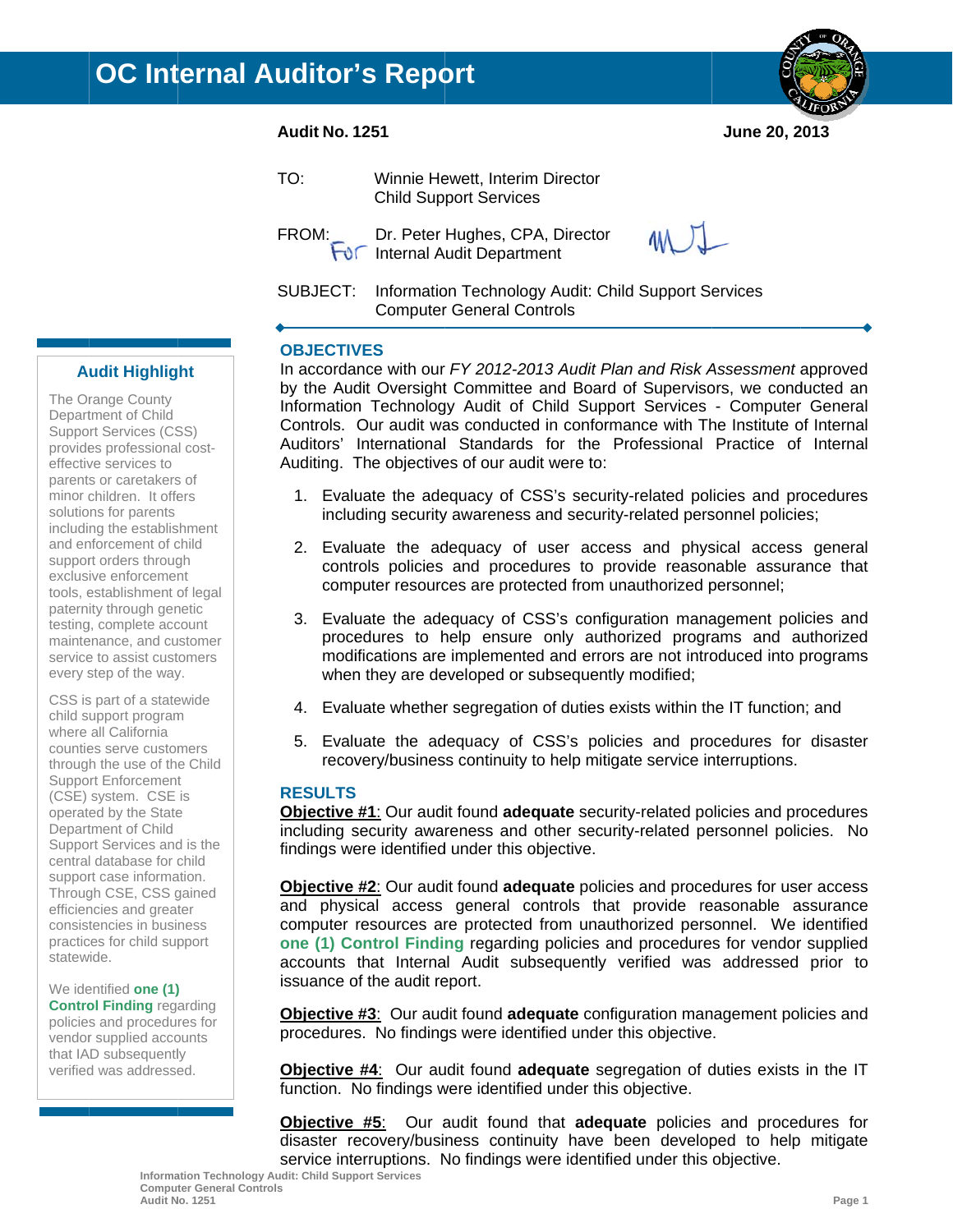

The following table summarizes our finding and recommendation for this audit. See further discussion in the Detailed Findings, Recommendations and Management Responses section of this report. See Attachment A for a description of Report Item Classifications.

| <b>Finding</b><br>No. | <b>Finding</b><br><b>Classification</b><br>(see Attachment A) | <b>Finding and</b><br>Page No. in Audit Report                                                                                                                             | <b>Recommendation</b>                                                                                                                            | <b>Concurrence</b><br>by<br>Management? |
|-----------------------|---------------------------------------------------------------|----------------------------------------------------------------------------------------------------------------------------------------------------------------------------|--------------------------------------------------------------------------------------------------------------------------------------------------|-----------------------------------------|
| 1.                    | <b>Control Finding</b>                                        | Need to Create Policies<br>and Procedures for<br>Vendor Supplied<br>Accounts - CSS should<br>formalize its procedures<br>for securing vendor<br>supplied accounts (pg. 7). | N <sub>0</sub><br>recommendation<br>is needed as<br>sufficient<br>corrective action<br>was taken by CSS<br>after our fieldwork<br>was completed. | Yes                                     |

#### **BACKGROUND**

The Orange County Department of Child Support Services (CSS) provides professional cost-effective services to parents or caretakers of minor children. Its mission is "To enhance the quality of life for children and families by establishing and enforcing court orders for the financial and medical support of children in an effective, efficient, and professional manner." CSS offer solutions for parents including the establishment and enforcement of child support orders though exclusive enforcement tools, establishment of legal paternity through genetic testing, complete account maintenance, and exceptional customer service to assist customers every step of the way.

- Establishment of Court Orders for Financial and Medical Support prerequisite for collecting child support is the establishment of a Support Order defined as all legally enforceable court orders, including orders for medical insurance.
- Enforcement of Court Orders for Support staff utilize specialized enforcement tools and resources to assist parents in collecting child support: wage withholding; liens on real and personal property; intercepting of federal and state tax refunds; denial of passports, credit cards, and suspension of business, professional and driver's licenses.
- Establishment of Paternity an initial step to obtain a support order for a child born to unmarried parents to ensure the same legal rights are provided to the child as to one born to married parents.
- Collection and Distribution of Payments Distribution of child support payments occur through the State Disbursement Unit (SDU). CSS collaborates with the SDU to ensure accurate collection and disbursement of child support payments.

CSS is part of a statewide child support program where all California counties serve customers through the use of the Child Support Enforcement (CSE) system. CSE is operated by the State Department of Child Support Services (DCSS) and is the central database for child support case information. Through CSE, CSS gained efficiencies and greater consistencies in business practices for child support statewide. At the County level, CSS' information systems are administered and maintained by the County Executive Office of Information Technology (CEO/IT). Improved efficiencies and customer service has been achieved through new or enhanced software applications developed and implemented by CSS.

CSS has a budget of \$58.8 million with a staff of 626 organized into two areas: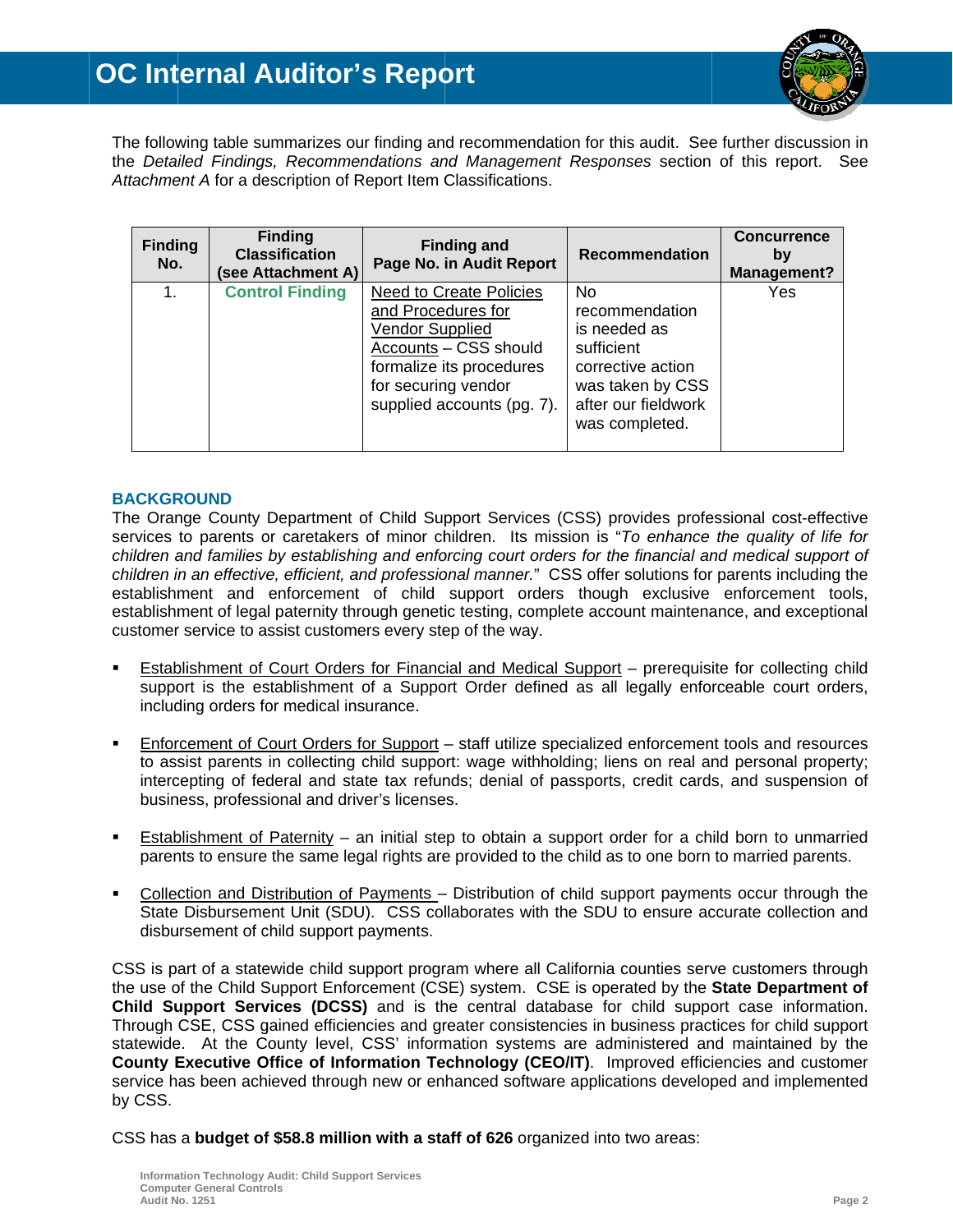

- Court Operations including attorneys and support staff.
- Non-Court Operations which is divided into five areas:
	- 1. Case Management Operations,
	- 2. Performance Management & Improvement,
	- 3. Policy & Process Management,
	- 4. Research and Reporting, and
	- 5. Administrative Support Services & Information Technology.

#### **Information Technology Organization**

CSS's Information Technology is managed by the Manager of Information Technology, who reports to the Deputy Director of Administrative Services and Information Technology. CSS Information Technology employs eleven (11) internal staff and is divided into the following four (4) functions:

- 1. Application Services,
- 2. Security Administration,
- 3. Technical Support, and
- 4. Operations/Infrastructure.

CSS utilizes a number of key systems including State/Consortia systems:

- CalWorks Information Network (CalWin) An online, real time State system supporting all major  $\blacksquare$ processing functions to administer California's public assistance programs.
- Child Support Enforcement (CSE) State system database to facilitate the sharing of case management information between California counties and the SDU to centralize collection and distribution of child support funds.
- **State Distribution Unit (SDU)** State system providing child support payment collection and  $\blacksquare$ distribution information.

Definition of Computer General Controls: General controls are the structure, policies, and procedures that apply to an entity's overall computer operations. They create the environment in which application systems and controls operate. If general controls are weak, they severely diminish the reliability of controls associated with individual applications. For this reason, general controls are usually evaluated separately from and prior to evaluating application controls. This audit focuses only on computer general controls.

Definition of Application Controls: Application controls are the structure, policies, and procedures that apply to separate, individual application systems, such as accounts payable, inventory, payroll, grants, or loans. Application controls help make certain that transactions are valid, properly authorized, and completely and accurately processed by the computer. They are commonly categorized into three phases of a processing cycle:

- Input: Data is authorized, converted to an automated form, and entered into the application in an accurate, complete, and timely manner;
- **Processing:** Data is properly processed by the computer and files are updated correctly; and
- Output: Files and reports generated by the application actually occur and accurately reflect the results of processing, and reports are controlled and distributed to the authorized users.

Definition Source: Government Accountability Office (GAO) Federal Information System Controls Audit Manual (FISCAM).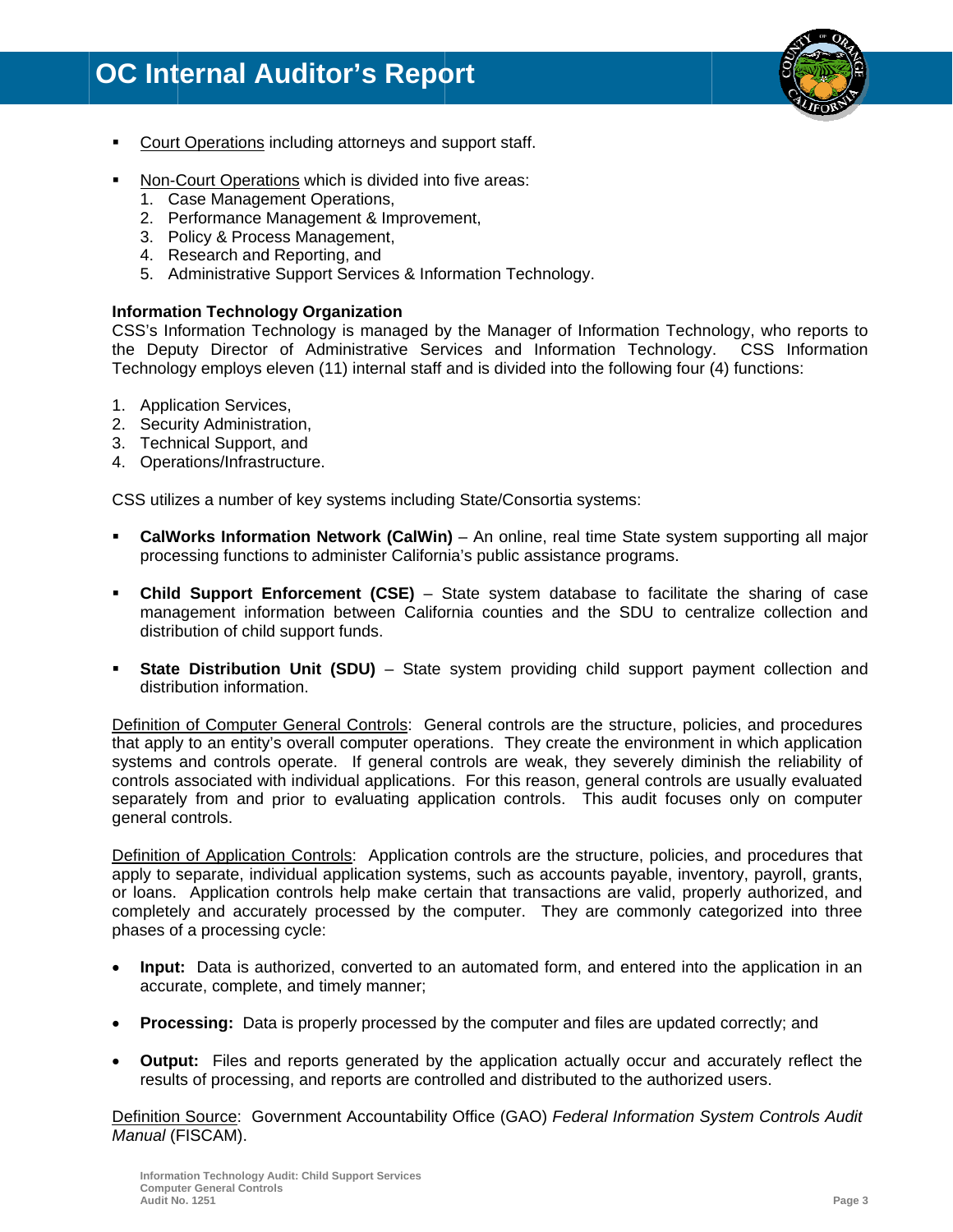

#### **SCOPE AND METHODOLOGY**

Our audit evaluated policies and procedures over select general controls (see definition above) over the administration and use of CSS's computing resources as of January 31, 2013. Our methodology included inquiry, auditor observation, and limited testing of policies and procedures over the following:

- 1. The adequacy of CSS's security-related policies and procedures including security awareness and other security-related personnel policies. We examined security-related personnel policies that are critical to effective security such as screening and training employees, and monitoring the effectiveness of the security program.
- 2. The adequacy of general user access and physical access controls over computer resources to provide reasonable assurance that computer resources are protected from unauthorized personnel. We examined access control-related policies and procedures and performed limited testing to ensure the access controls are effective, properly authorized, implemented and maintained.
- 3. The adequacy of CSS's configuration management policies and procedures to help ensure only authorized programs and authorized modifications are implemented and errors are not introduced into programs when they are developed or subsequently modified. CSS uses primarily State consortium system and off the shelf software.
- 4. The adequacy of segregation of duties within the IT function. We evaluated the roles and responsibilities of CSS Information Technology to ensure no one individual has incompatible IT duties that could bypass established general computer controls.
- 5. The adequacy of general controls, primarily CSS's policies and procedures, over disaster recovery/business continuity to help mitigate service interruptions. We assessed the level of completion in the Countywide business continuity plan program and examined related disaster recovery/business continuity documentation.

To accomplish our scope, we obtained an understanding of selected CSS general controls and compared them with the Government Accountability Office (GAO) Federal Information System Controls Audit Manual (FISCAM) identified control objectives.

#### **SCOPE EXCLUSIONS**

Our audit did not include an audit or review of the following:

- 1. Application controls. This audit included only computer general controls (see above definition).
- 2. Security settings for operating system, file directory, database, and remote access (telecommunication) other than reviewing policy and procedures for their appropriate configuration.
- 3. Compliance with laws and regulations including HIPAA, IRS, DMV, and DCCS Information Security.
- 4. Controls or processes performed by other parties including CEO/IT data center physical controls, network monitoring, intrusion/detection, firewall, remote access, etc.
- 5. Security management controls provided at the County level including establishing an entity-wide security management program, periodically assessing and validating risks, and monitoring the effectiveness of the County security program.
- 6. Access control objectives provided at the County level including adequately protecting information system boundaries, resources, and implementing effective audit and monitoring capabilities.
- 7. Configuration management controls including maintaining current configuration identification information and routinely monitoring configurations since CSS' significant systems are either State or consortia.
- 8. Contingency planning control objectives managed at the County level including developing and documenting a comprehensive contingency plan and periodically testing the contingency plan and adjust it as appropriate.
- 9. We did not assess all control techniques or perform all potential audit procedures identified in FISCAM. Internal Audit made a determination of which general controls were included in the audit.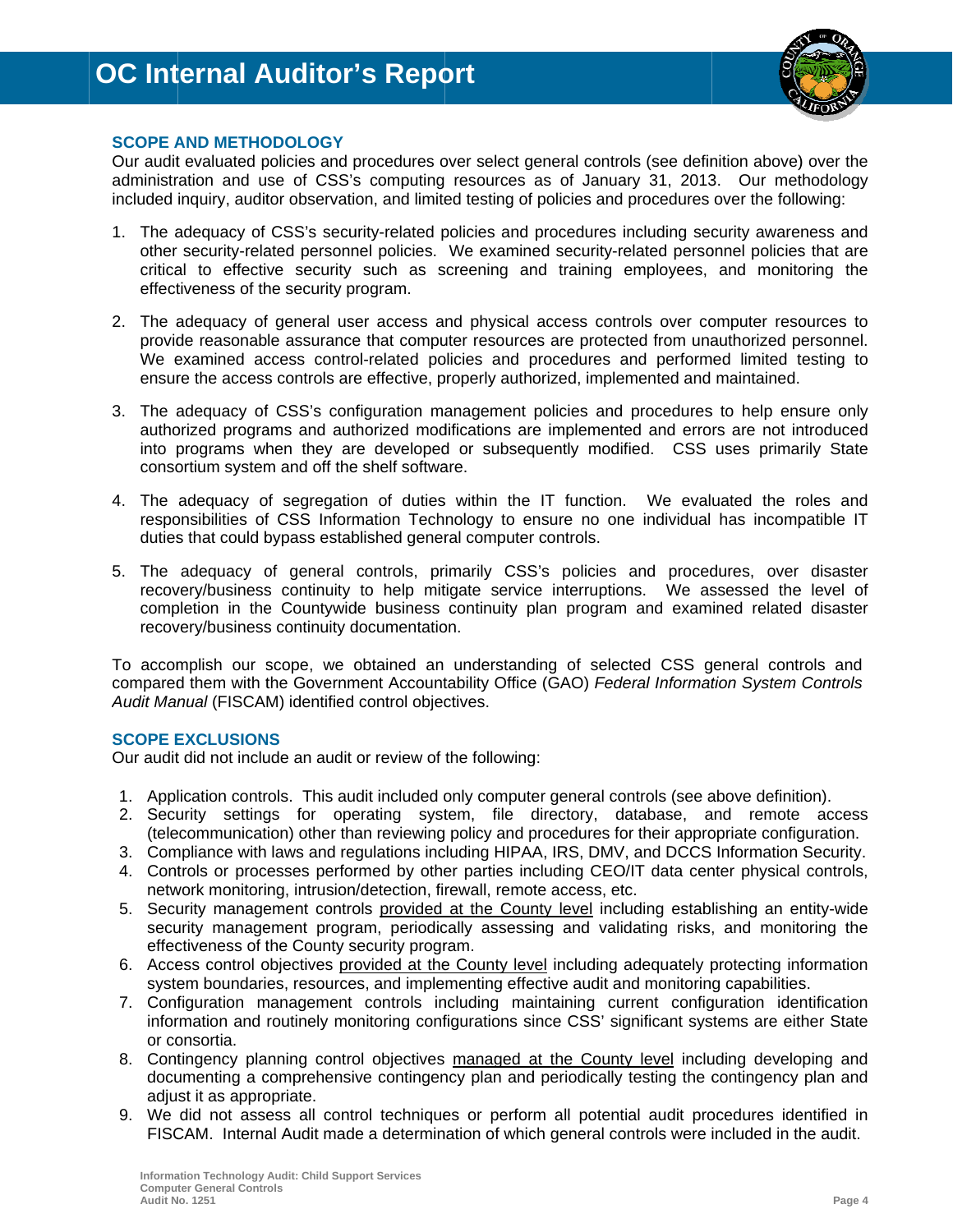

#### **Management's Responsibilities for Internal Controls**

In accordance with the Auditor-Controller's County Accounting Manual Section S-2 Internal Control Systems: "All County departments/agencies shall maintain effective internal control systems as an integral part of their management practices. This is because management has primary responsibility for establishing and maintaining the internal control system. All levels of management must be involved in assessing and strengthening internal controls." Control systems shall be continuously evaluated by Management and weaknesses, when detected, must be promptly corrected. The criteria for evaluating an entity's internal control structure is the Committee of Sponsoring Organizations (COSO) control framework. Our Internal Control Audit enhances and complements, but does not substitute for Child Support Service's continuing emphasis on control activities and self-assessment of control risks.

#### **Inherent Limitations in Any System of Internal Control**

Because of inherent limitations in any system of internal controls, errors or irregularities may nevertheless occur and not be detected. Specific examples of limitations include, but are not limited to, resource constraints, unintentional errors, management override, circumvention by collusion, and poor judgment. Also, projection of any evaluation of the system to future periods is subject to the risk that procedures may become inadequate because of changes in conditions or the degree of compliance with the procedures may deteriorate. Accordingly, our audit would not necessarily disclose all weaknesses in Child Support Service's operating procedures, accounting practices, and compliance with County policy.

#### **Acknowledgment**

We appreciate the courtesy extended to us by Child Support Services' personnel during our audit. If we can be of further assistance, please contact me directly at 834-5475 or Mike Goodwin, Senior Audit Manager at 834-6066.

#### **Attachments**

Distribution Pursuant to Audit Oversight Committee Procedure No. 1:

Members, Board of Supervisors Members, Audit Oversight Committee Michael B. Giancola, County Executive Officer Susan Johnston, Deputy Director, CSS/Administrative Services & Information Technology Mahesh Patel, Deputy CEO and Chief Information Officer KC Roestenberg, Director, Enterprise IT Shared Services Tony Lucich, County Information Security Officer Rachael Vargas, Manager, CSS/Information Technology Foreperson, Grand Jury Susan Novak, Clerk of the Board of Supervisors Vavrinek, Trine, Day and Co., LLP, County External Auditor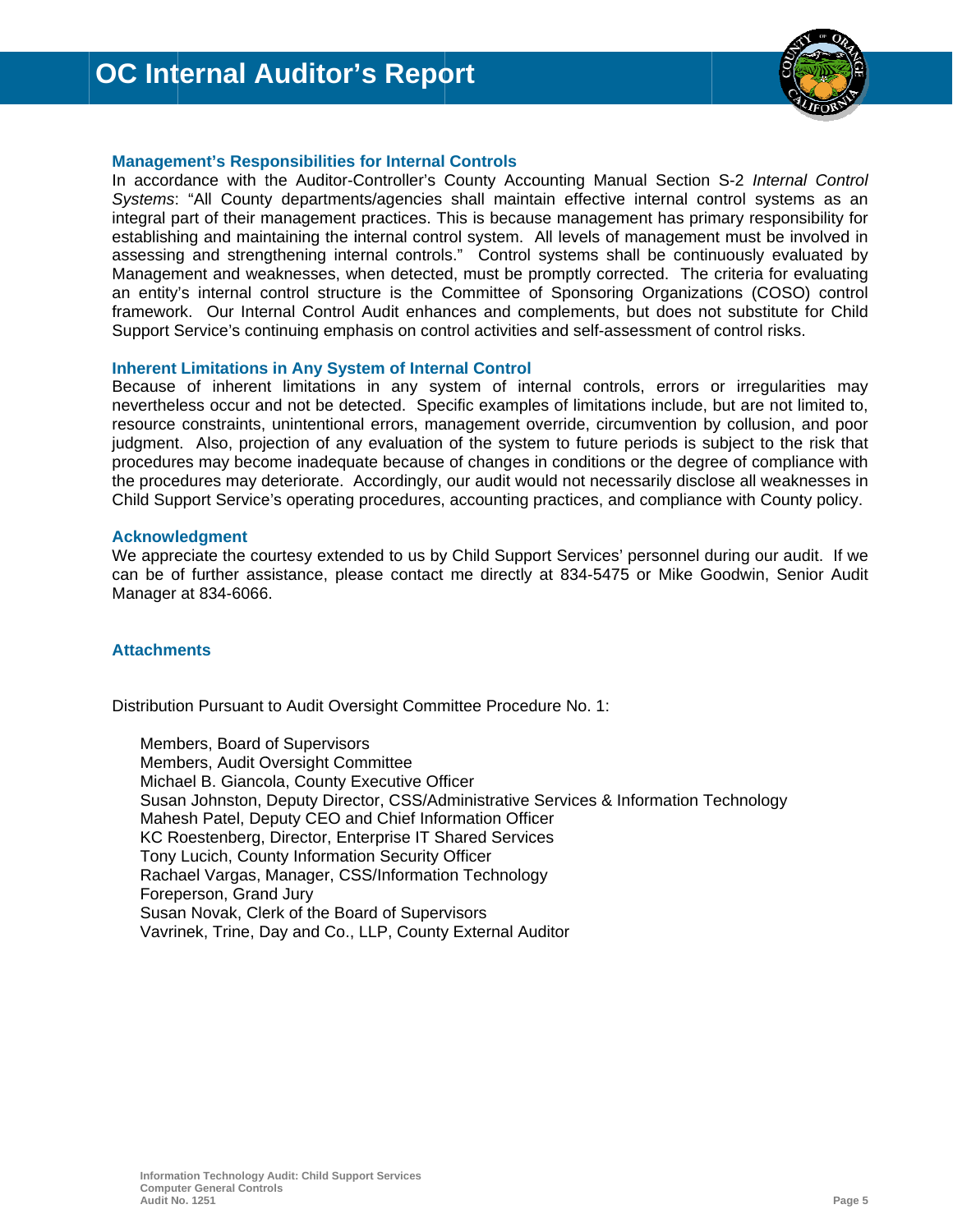

Objective #1: Evaluate the adequacy of CSS's security-related policies and procedures including security awareness and other security-related personnel policies.

#### **Work Performed**

To accomplish this objective, we obtained and reviewed CSS's security-related policies and procedures including security awareness and other security-related policies. Specifically, we interviewed CSS IT staff; reviewed CSS security-related policies and procedures including Government Risk and Compliance Matrix, CSS Agency Policy Matrix, DCSS Internal Safeguard Review Evaluation Matrix, and other CSS Policies and Procedures. In addition, we obtained a security vulnerability assessment performed by CEO/IT Security and reviewed the identification of security weaknesses and remediation of the issues.

Our evaluation of the policies and procedures noted that:

- $\bullet$ Adequate security control policies and procedures are documented and address:
	- o Security risk assessment;
	- o Purpose, scope, roles, responsibilities, and compliance;
	- o Users can be held accountable for their actions; and
	- o General and application controls.
	- $\circ$  CSS is subject to both County IT Usage and IT Security Policy requirements and a very detailed and comprehensive Information Security Manual from the California Department of Child Support Services.
	- $\circ$  CSS provided security awareness training on Information Security and Privacy.
- $\bullet$ Adequate security awareness and other security-related personnel policies are documented and address:
	- Security policies are distributed to all affected personnel, including system and  $\circ$ application rules and expected user behaviors:
	- Hiring, transfer, termination, and performance policies address security;  $\circ$
	- $\circ$ Nondisclosure or security access agreements are required for employees and contractors assigned to work with sensitive information;
	- Formal sanctions process is employed for personnel failing to comply with security policy  $\circ$ and procedures;
	- Termination and transfer procedures include: exit interviews procedures; return of  $\circ$ property, keys, identification cards, passes, etc.; and notification to security management of terminations and prompt revocation of IDs and passwords; and
	- Employee training and professional development is provided and available to CSS staff.  $\circ$

#### **Conclusion**

Based on the work performed, adequate security-related policies and procedures have been developed including security awareness and other security-related personnel policies. Our audit found that CSS partnered effectively with California Department of Child Support Services and the County Executive Office/Information Technology in establishing, maintaining, and monitoring security of computer general controls.

#### As such, we have no findings and recommendations under this audit objective.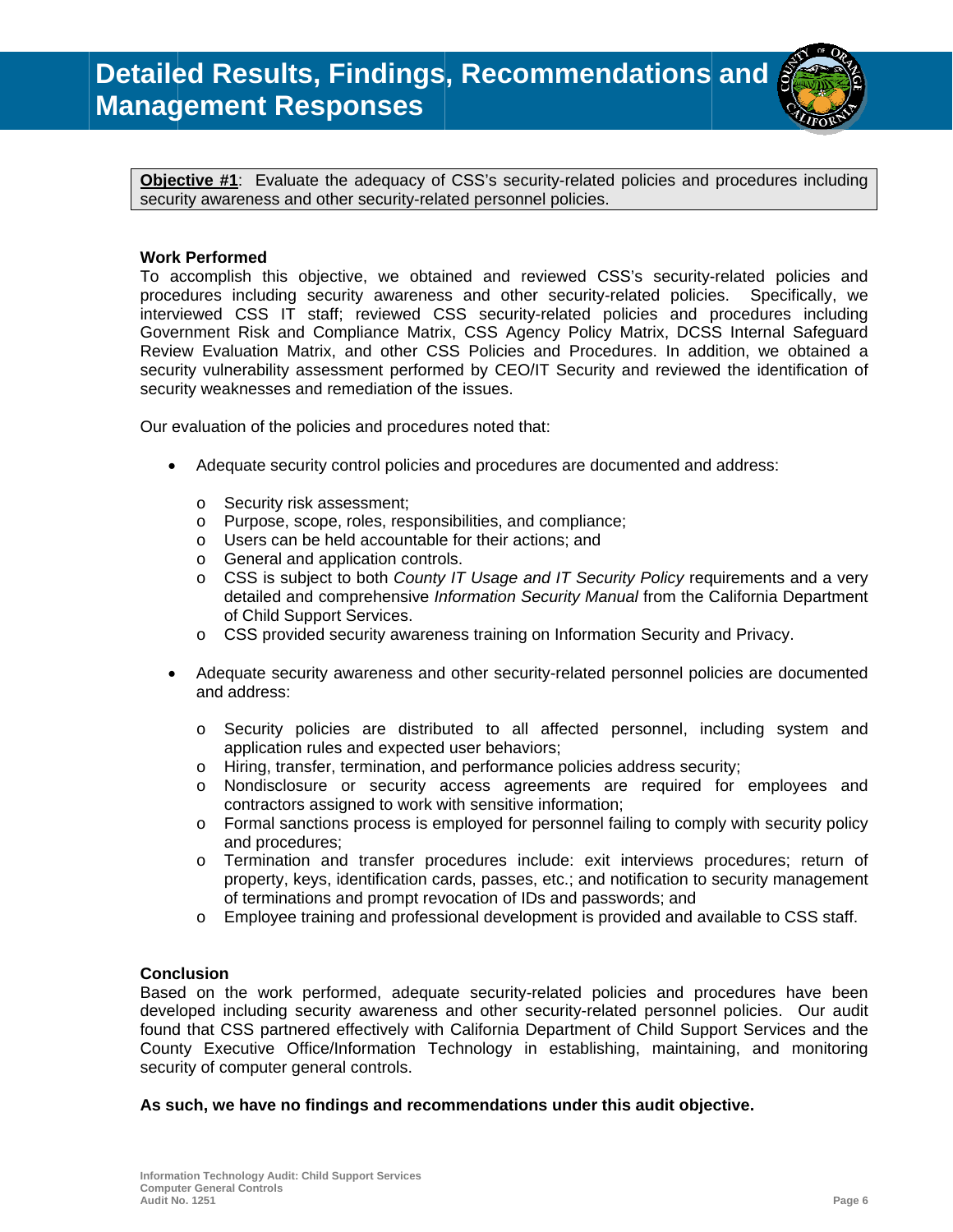

Objective #2: Evaluate the adequacy of user access and physical access general controls to provide reasonable assurance that computer resources are protected from unauthorized personnel.

#### **Work Performed**

To accomplish this objective, we audited general computer controls and processes over access to CSS's computing resources located at the 1055 Main Street building. We reviewed system security settings for the CSS network. We discussed network system procedures with CSS IT Staff. We visited the room housing CSS's computing resources located at 1055 Main Street and observed selected controls for restricting access to CSS computing resources. We selected a sample of user access to verify access was authorized. We selected a sample of separated employees to verify their access was removed in a timely manner

Our evaluation of controls and processes noted that:

- CSS implemented adequate identification and authentication mechanisms including network system security settings for accessing CSS's computing resources were appropriate and complied with best practices as follows:
	- Minimum password length;  $\circ$
	- Number of days before system forces system password changes;  $\circ$
	- Number of times password must be changed before a password may be reused;  $\circ$
	- Number of incorrect logon attempts before the account is locked;  $\circ$
	- Length of lock out period; and  $\Omega$
	- Length of time incorrect logon count is retained.  $\sim$
- CSS implemented adequate authorization controls.  $\bullet$
- Physical Controls for restricting access to CSS's computing resources located at 1055 Main Street were adequate and included:
	- o Computers reside in locked or otherwise restricted areas;
	- o Combinations, keys, or magnetic card keys are given to authorized personnel;
	- $\circ$  Issuance of combinations, keys, or magnetic cards keys is documented and controlled; and
	- o Workstations are logically locked when not in use.
- CEO/IT Security Operations conducted a vulnerability assessment of the CSS network  $\bullet$ computing infrastructure. We reviewed the report that noted some concerns were identified. We noted that CSS took appropriate corrective action to remediate the concerns in response to the assessment.

#### **Conclusion**

Based on the work performed, adequate user access and physical access general controls were present to provide reasonable assurance that computer resources are protected from unauthorized personnel and environmental hazards. However, our audit disclosed one issue regarding policies and procedures for vendor supplied accounts. We identified one (1) Control Finding to improve and enhance policies and procedures that Internal Audit subsequently verified was addressed. The finding is discussed below.

#### Finding No. 1 – Need to Create Policy and Procedures for Vendor Supplied Accounts

#### **Summary**

CSS did not have documented policies and procedures for securing vendor supplied accounts. **(Control Finding)**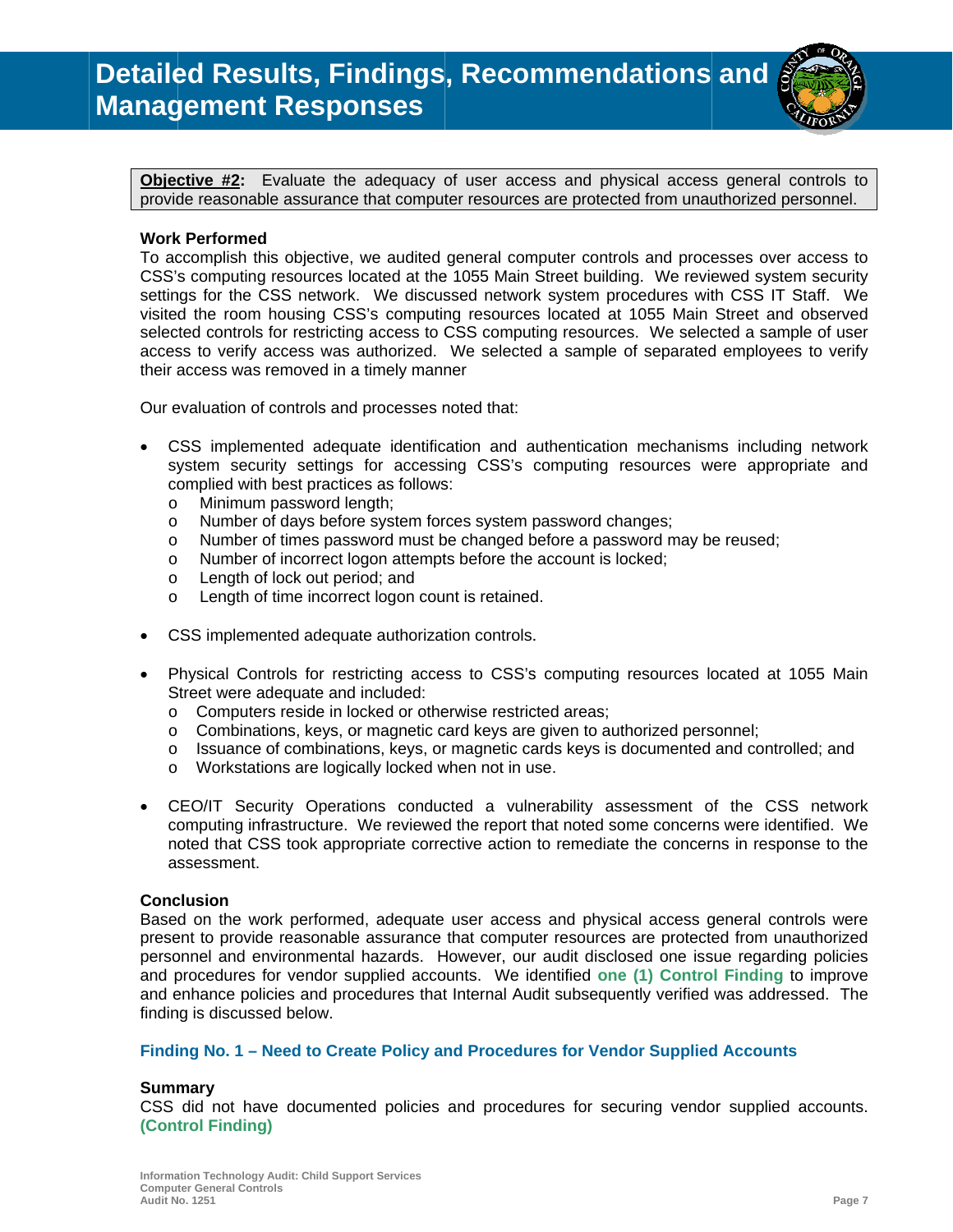

#### **Details**

Effective policies and procedures are necessary to ensure IT operational tasks are performed in a consistent manner. To this end, CSS did not have documented policies and procedures for securing vendor supplied accounts. This is critical when using off-the-shelf products that come with pre-set settings and configuration. Procedures should include deleting or disabling unnecessary accounts, requiring the changing of default passwords, and restricting access to system account passwords except when needed. Without these policies and procedures, an unauthorized individual may inappropriately use the vendor supplied accounts to access CSS computing resources.

Subsequent to the completion of our fieldwork, Internal Audit verified CSS had documented policies/procedures addressing the securing of vendor supplied accounts.

#### **Recommendation No. 1**

No recommendation is needed as sufficient corrective action was taken by CSS after our fieldwork was completed.

## **Child Support Services Management Response**

Concur.

**Objective #3:** Evaluate the adequacy of CSS's configuration management policies and procedures to help ensure only authorized programs and authorized modifications are implemented and errors are not introduced into programs when they are developed or subsequently modified.

#### **Work Performed**

To accomplish this objective, we reviewed policies and procedures over configuration management including review of project documentation for one (1) sample change request/implementation. We reviewed written procedures for implementing new systems and modifications to systems from request to installation.

Our evaluation of policies and procedures noted that:

- Configuration management policies and procedures have been developed and address:
	- o Roles, responsibilities, procedures, and documentation requirements.
	- o Review and approval of changes by management.
	- o SDLC methodology that includes system-level security engineering principles to be considered in the design, development, and operation of an information system; and
	- o Appropriate system documentation.
	- $\circ$  CSS uses primarily State consortium system and vendor supplied off-the-shelf software.
- Configuration changes are properly authorized, tested, approved, tracked, and controlled.

#### **Conclusion**

Based on the work performed, adequate system development and change control policies and procedures had been developed to help ensure only authorized programs and authorized modifications are implemented and that errors are not introduced into programs when they are developed or as a result of subsequent modifications.

#### As such, we have no findings and recommendations under this audit objective.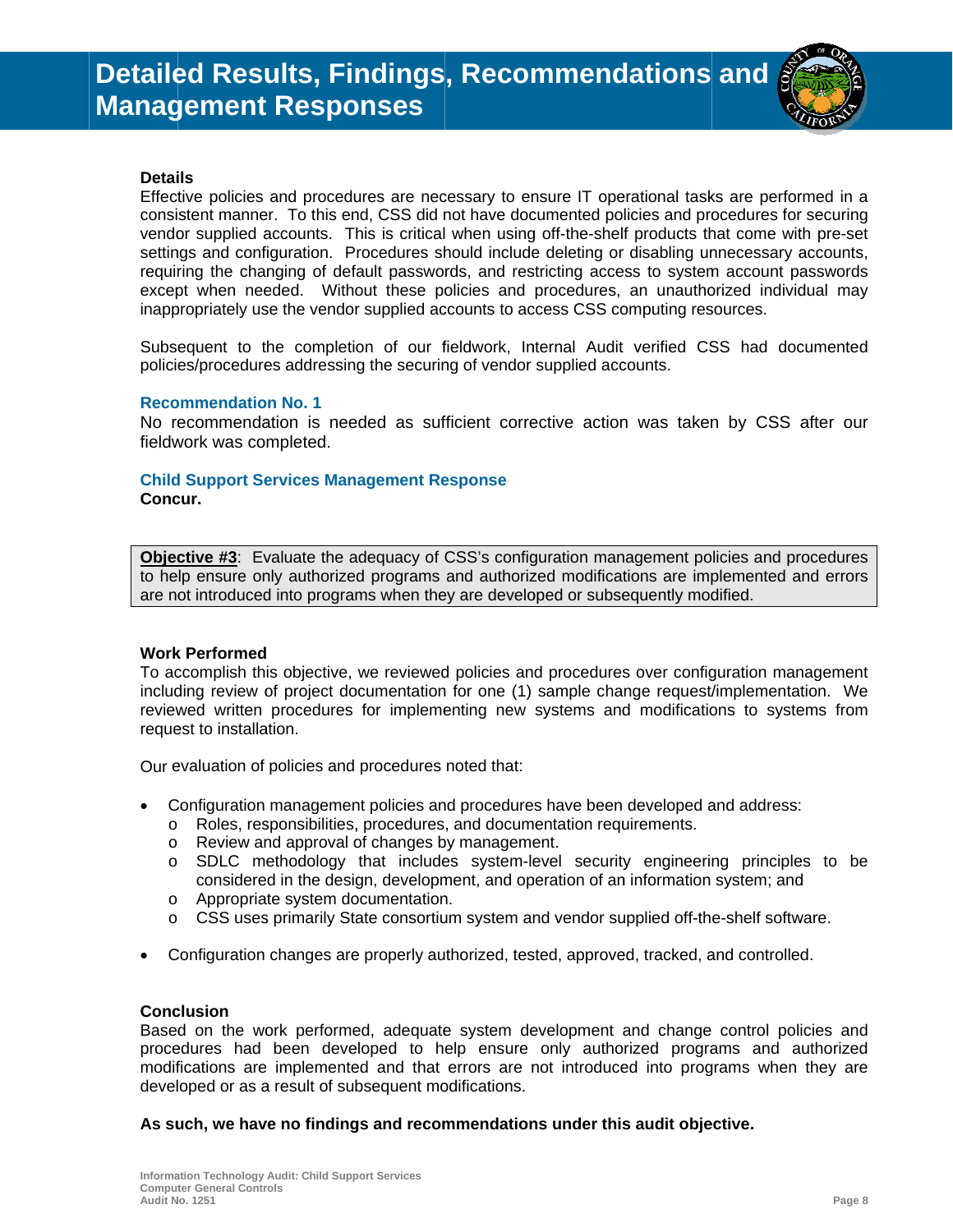

Objective **#4**: Evaluate whether segregation of duties exists within the IT function.

#### **Work k Performed**

To accomplish this objective, we reviewed CSS' IT organization chart and job descriptions for the eleven (11) staff working in the IT function. We evaluated IT staff duties to determine if incompatible duties exist in the areas of IT Management, Application Programming, Systems Programming, Library Management, Production Control, Data Security, and Database and Network administration. Due to CSS having a client/server platform environment, roles typically associated with a mainframe environment are not necessary such as librarian, computer operator, production control, or data control personnel. In addition, commercial off-the-shelf applications are utilized; accordingly, no personnel are needed or assigned as System Programmers. No incompatible IT duties were noted in our audit.

#### **Conc clusion**

Based on the work performed, an adequate segregation of duties exists in the IT function.

#### As such, we have no findings and recommendations under this audit objective.

**Objec ctive #5**: recovery/business continuity to help mitigate service interruptions. Evaluate the adequacy of CSS policies and and procedures for disaster

#### **Work k Performed**

To accomplish this objective, we reviewed applicable policies and procedures for backup and recovery. We also determined whether CSS was participating in the CEO/IT contingency planning project and the status of their involvement. We observed controls to protect computing resources from environmental hazards at the rooms housing CSS's computing resources at the 1055 Main Street building.

Our evaluation of controls and processes noted that:

- Written backup and recovery procedures were appropriate and addressed the following:
	- o Backups (system, data, full, incremental) are taken regularly;
	- o The recovery process and back-up tapes were recently write tested as part of the Solano County recovery solution to ensure that they can be utilized if required;
	- o The backup scheme allows the system to be restored to within 24 hours of the incident;
	- o On-site backup tapes are stored in secured, locked and fireproof facilities;
	- o Off-site backup tapes are stored in secured, locked and fireproof facilities;
	- o Backup tapes are rotated between on-site and off-site storage facilities; and
	- o Recovery procedures are documented.
- CSS was participating in the CEO/IT contingency planning project and is 100% complete with Phase One as of February 1, 2013.
- Controls to protect computing resources from environmental hazards at the room housing CSS's computing resources at the 1055 Main Street building were adequate and included:
	- o Access to the building is restricted to CSS employees. Visitors may access via the receptionist;
	- o Computer room is restricted to IT staff via badge reader;
	- o Computer room has separate AC system with building as backup;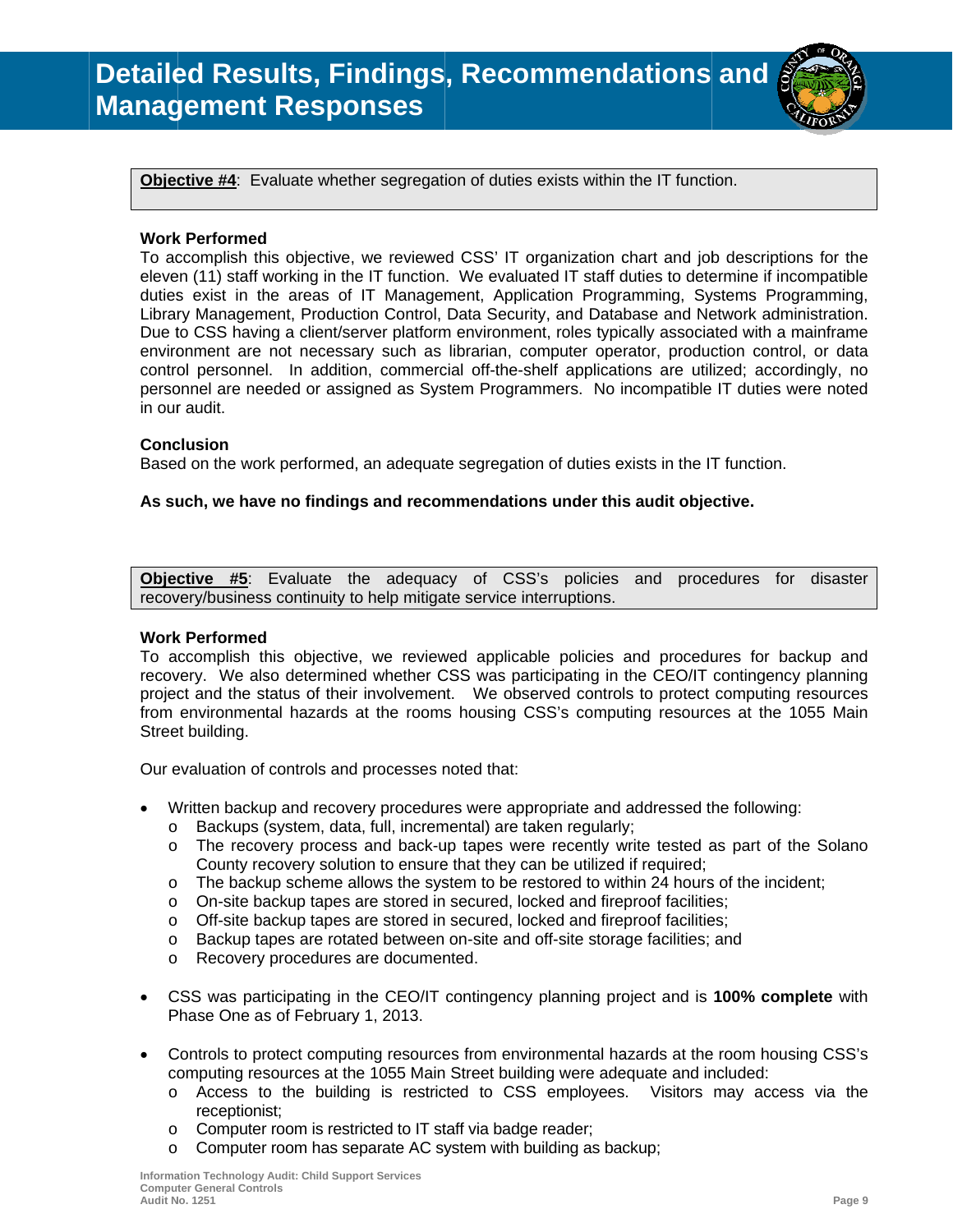# **Detailed Results, Findings, Recommendations and Management Responses**



- Computer room has emergency power shut off;  $\circ$
- Smoke, heat, and water detection devices are installed to provide early warning;  $\circ$
- o Automated fire extinguishing systems are installed;
- o Computer monitoring system sends email alerts temperature;
- Hand held fire extinguishers are located in strategic locations near the computer;  $\circ$
- o Raised flooring;
- o Computers are secured in rack mounts and bolted to the floor;
- o Uninterrupted power supply (UPS) units are installed for all significant system components;
- o Building is supported by a diesel backup generator; tested monthly by OCPW;
- o Emergency lighting has been installed; and
- Protection systems are maintained regularly.  $\circ$

#### **Conclusion**

Based on the work performed, adequate policies and procedures for disaster recovery/business continuity have been substantially developed to help mitigate service interruptions.

#### As such, we have no findings and recommendations under this audit objective.